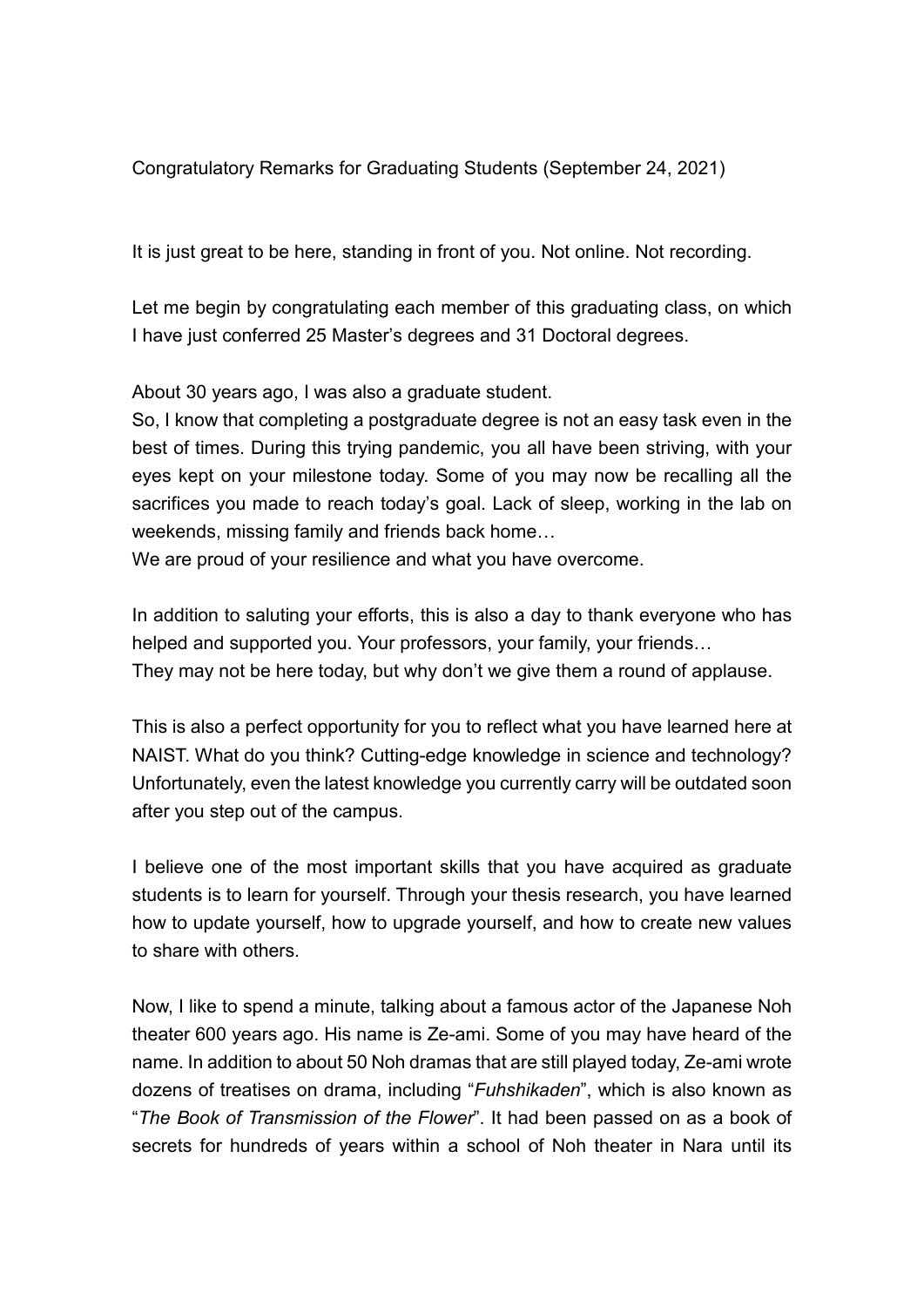publication around the beginning of the  $20<sup>th</sup>$  century.

In the book, Ze-ami says, "住する所なきを、まづ花と知るべし".

I would translate it as "Never dwell to be a flower".

"Never dwell to be a flower".

I think Ze-ami meant to say, "Don't stay where you are and who you are". You should not remain yourself of today, even if this graduation day is one of the most glorious days in your life. Keep reinventing yourself in order to bloom. I mean a big flower.

Facing the unprecedented challenges, such as the pandemic and global warming, the world needs big "flowers", more than ever. They are waiting for our newest alumni. The unprecedented challenges offer unprecedented opportunities for you to grow and contribute to innovative solutions for the global issues.

So, how can we keep reinventing ourselves?

I have a piece of advice for you. This is from a song titled "My Revolution" by the signer Misato Watanabe. She is originally from Seika-cho, not far from the Sushiro restaurant on 163. The song was released in 1986, and one of the bestselling songs of the year in Japan.

The song says, ※'My revolution means to distort tomorrow'. It tells you can start

your revolution, and evolution, by trying something new tomorrow. Doesn't need to be something big. All you need to do is to "distort" your set pattern by trying a small thing at a time. After many of such tomorrows, you will find yourself developed into another person that you will be proud of, more than you are today.

In years to come, I look forward to seeing you as our proud alumni, for example, on our Homecoming Day, which is organized every fall. Remember – even after graduation, you are members of our NAIST community. NAIST now has over 10,000 alumni and the NAIST Alumni Association serves as a platform for their global network. Please keep in touch.

Again, congratulations to all of our graduates, and my best wishes for your future. Go and outgrow your limits!